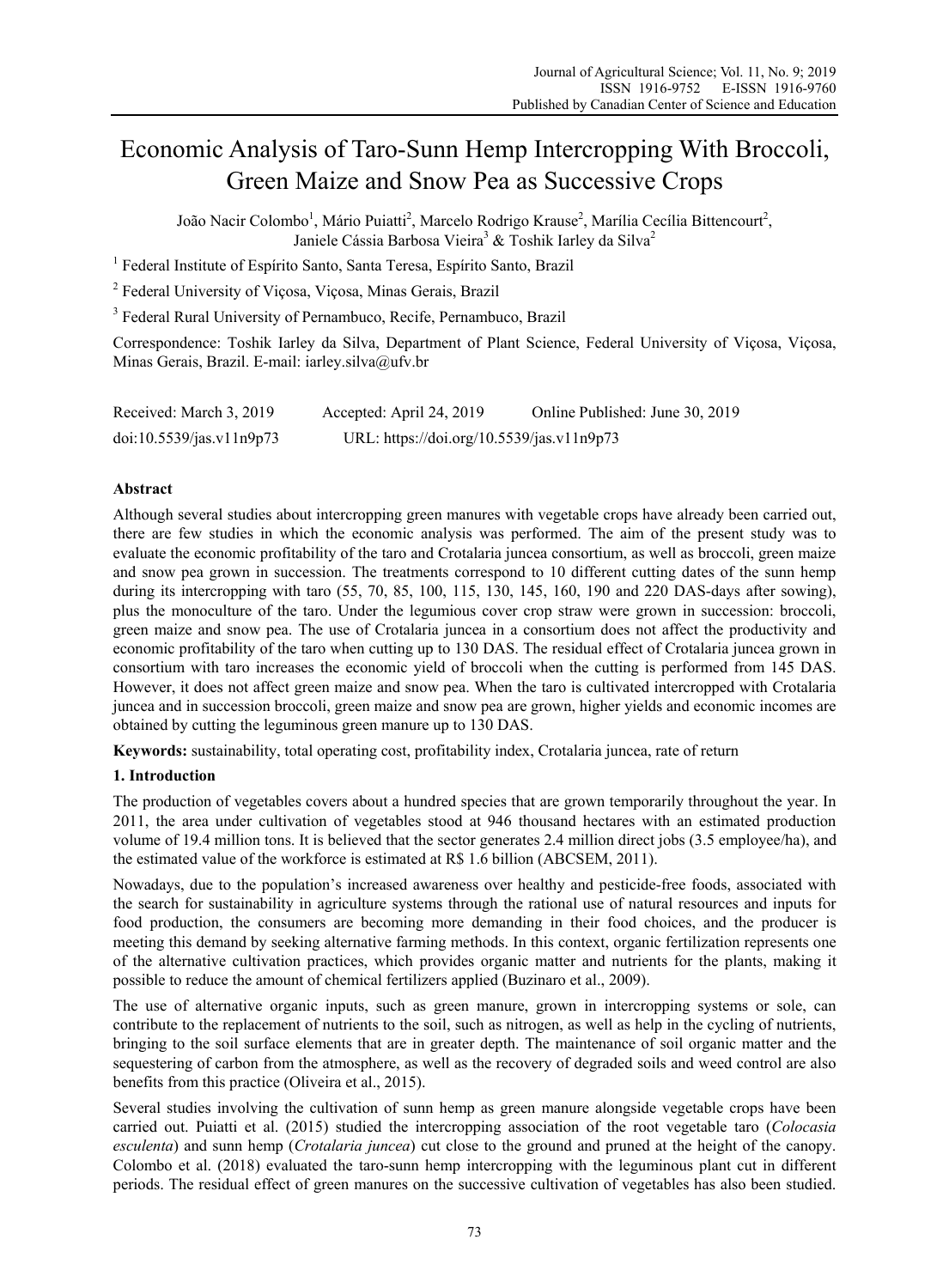Vargas et al. (2011) evaluated the influence of legume biomass on the production of cabbage in two successive crops. Diniz et al. (2017), among other studies, evaluated the residual effect of Crotalaria juncea on the cultivation of zucchini and maize in sequence to broccoli.

Although several studies about intercropping green manures with vegetable crops have already been carried out, either to benefit the main crop or to provide nutrients for subsequent crops, there are few studies in which the economic analysis was performed. According to Zanatta et al. (1993), the economic analysis may or may not confirm the success of intercropping because it aims to assist farmers in decision-making, especially regarding what to plant and how to plant.

Colombo et al. (2018) performed the economic analysis of cultivating taro intercropped with Crotalaria juncea cut at different times and verified the lowest values for gross income, net income, rate of return and profitability index when the leguminous species was cut 145 days after sowing (DAS). When performing the economic analysis of vegetable crops grown in succession to cover crops, Vendruscolo et al. (2017) verified that the operating profit obtained with the production of 3.05 tons of lettuce cultivated in a field containing sorghum straw was R\$ 3,754.35. This value surpassed in R\$ 608.06, R\$ 1,269.60, R\$ 4,052.28 and R\$ 3,361.44, respectively, the values obtained with the pre-harvest cultivation of millet, jack bean, pigeon pea and sunn hemp, in addition to the control treatment, in R\$ 2,426.80. Therefore, the use of forage sorghum is recommended as a predecessor crop for crisp lettuce cultivation under no-till system. In this sense, the aim of the present study was to evaluate the economic profitability of the taro and Crotalaria juncea consortium, as well as broccoli, green maize and snow pea grown in succession.

### **2. Materials and Methods**

The experiment was carried out in the field at the Plant Science Department of the Federal University of Viçosa (MG), in a 'Câmbico' Red-Yellow Argisol soil, terrace phase, in the clay-texture class (28% sand, 17% silt and 55% clay). The city of Viçosa stands at an altitude of 650 m, 20°45′47″ S and 42°49′13″ W. According to the Köppen classification, the city presents a "Cwa" climate (humid subtropical climate), with annual averages of 1,341 mm of precipitation and maximum and minimum temperatures of 21.6 °C and 14 °C, respectively.

The experimental design was a randomized block design, with four replications. The experimental plots were composed of four rows spaced 1.0 m apart, with 3.0 m in length. The two central rows were considered useful, except for the plants in the end of the rows. In the consortium, the sunn hemp plants were cultivated in the same line of the taro.

The effect of the residual biomass of the taro (*Colocasia esculenta*) and sunn hemp (*Crotalaria juncea*) on the subsequent cultures of broccoli, green maize and snow pea was evaluated. The treatments correspond to 10 different cutting dates of the sunn hemp during its intercropping with taro  $(55, 70, 85, 100, 115, 130, 145, 160, 160)$ 190 and 220 DAS-days after sowing), plus the monoculture of the taro. No ploughing, soil correction or fertilization were made in the experimental plots during the three successive crops, and the cultivation of the successive crops were carried out in the same lines as the previous crops. The taro-sunn hemp cultivation was conducted from  $09/23/2010$  to  $06/04/2011$ ; broccoli from  $07/26/2011$  to  $10/1/2011$ ; the green maize from 11/25/2011 to 02/25/2012 and the snow pea from 05/23/2012 to 09/14/2012.

The taro, 'Japanese' cultivar, was harvested at 255 days after planting (DAP), when the plants were ripe, with yellowish and dry leaves. Six plants from the useful area of each plot were harvested, and the lateral rhizomes were classified according to Puiatti et al. (1990), based on its transverse diameter: 'big child' ( $> 47$  mm), 'medium child' (40-47 mm), 'small child' (33-40 mm), and 'scrap' (< 33 mm). The 'big child' rhizomes were ranked as 'extra fingers' and marketed in 22 kg capacity boxes, while 'medium' and 'small' child rhizomes were labeled as 'fingers' and marketed in 20 kg bags.

The single-head broccoli plants, 'BRO 68' hybrid, were harvested 65 days after transplanting (DAT), corresponding to 285 and 120 days, respectively, from the 1st and 10th cut epoch of sunn hemp. The broccoli heads within commercial standard, that is, totally closed and without signs of bolting, were packed in 13 kg capacity boxes.

The green maize harvest, 'AG 1051' hybrid, occurred at 90 DAP, corresponding to 432 and 269 days, respectively, from the 1st and 10th cut epoch of the sunn hemp. With the grains presenting milky state, corn cobs of ten plants of the useful area of the plot, were harvested. For the commercialization, it was considered only the corn ears with straw, which were packed in bags with a capacity of 25 kg.

At 60 DAP started the harvest of the 'Podded Pea Flat Purple Flowered' snow pea cultivar, corresponding to 581 and 418 days, respectively, from the 1st and 10th cut season of the sunn hemp. The harvest of the unripe pods,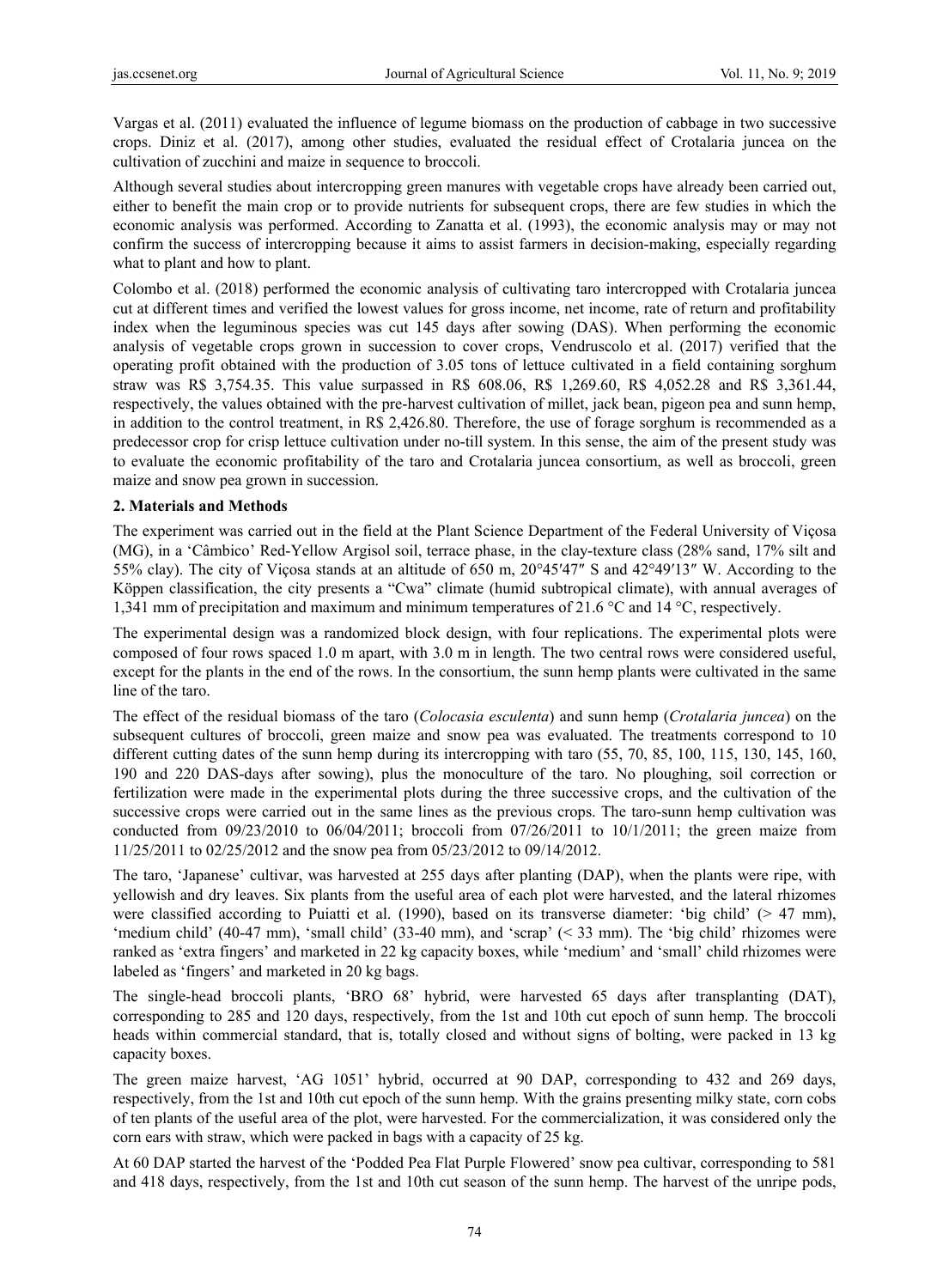presenting an approximate length of 10 cm, was divided in seventeen (17) seasons, in the period of 50 days. After harvested, the pods were packed in boxes with a capacity of 9 kg.

For the economic analysis, the following indicators were considered: Gross income (GI), Net income (NI), Rate of return (RR) and Profitability index (PI). The average nominal price in wholesaling in June 2011 (month of the harvest) practiced at CEASA-MG was considered to calculate the gross income (GI) of taro. It was considered the amounts paid for the 23 kg box of 'extra fingers' ( $> 100$  g) and the 20 kg bag of 'fingers' (50-100 g). For broccoli, it was considered the average wholesale price of 10 kg capacity boxes, in the period from 09/28/2011 to 10/10/2011. For the green maize, it was considered the price paid per 25 kg bags, in the period from 02/23/2012 to 03/01/2012. For the snow pea, the average nominal price paid per 9 kg boxes in the period of 07/25/2012 to 09/14/2012 was considered.

The net income (NI) was obtained by the difference between gross income (GI) and total operating cost (TOC). The TOCs were calculated based on the production cost technical coefficients presented by Helmich et al. (2010) for taro, by Melo (2007) for broccoli, by Heredia Zárate et al. (2009) for green maize and EMATER-DF (2012) for snow pea. For all studied crops, modifications were made based on the necessity of operations and inputs presented in the experiment. The costs related to inputs, services, packaging and transportation were calculated from the prices practiced in the city of Viçosa-MG, from September/2010 to June/2011 for the taro, from June to October 2011 for broccoli, November/2011 to March/2012 for green maize and May to September 2012 for snow pea.

The rate of return (RR) per real (R\$) invested was obtained through the relationship between GI and TOC. The profitability index (PI) was obtained from the relationship between NI and GI and expressed as a percentage, according to Cecílio Filho et al. (2008).

The values obtained for GI, NI, RR, PI and TOC were corrected until December 31, 2018, considering the inflation rates in the period between the harvest and commercialization of the crop until 12/31/2018. Thus, 92 months were considered for taro, 87 months for broccoli, 78 months for green maize and 72 months for snow pea. The income for the period was obtained over inflation through the IGP-M Index (FGV) (Central Bank of Brazil, 2019).

The data were submitted to analysis of variance and in case of significant effect, the treatments were compared by the Scott-Knott test. All procedures were performed using a level of significance of up to 5% using the R software (R Core Team, 2018).

### **3. Results and Discussion**

Table 1 shows the Total Operating Cost (TOC) of the taro grown as a single crop and in consortium with sunn hemp.

|                                             |        |      | Taro (Single) |                          | Taro-Sunn Hemp Intercropping |      |         |           |
|---------------------------------------------|--------|------|---------------|--------------------------|------------------------------|------|---------|-----------|
| Description                                 | Amount | Unit | $UV(R$)*$     | $TV(R\$ <sup>**</sup>    | Amount                       | Unit | UV(R\$) | TV(R\$)   |
| A1) SUPPLIES                                |        |      |               |                          |                              |      |         |           |
| Seedlings                                   | 100    | sack | 35.13         | 3,513.00                 | 100                          | sc   | 35.13   | 3,513.00  |
| Seeds/sunn hemp                             |        |      |               |                          | 19.6                         | kg   | 10.38   | 203.45    |
| Subtotal A1                                 |        |      |               | 3,513.00                 |                              |      |         | 3,716.45  |
| A2) LABOR                                   |        |      |               |                          |                              |      |         |           |
| Taro planting                               | 10     | m/d  | 45.82         | 458.20                   | 10                           | m/d  | 45.82   | 458.20    |
| Sunn hemp planting                          | -      |      |               | $\overline{\phantom{0}}$ | 4                            | m/d  | 45.82   | 183.28    |
| Irrigation                                  | 15     | m/d  | 45.82         | 687.30                   | 15                           | m/d  | 45.82   | 687.30    |
| Weed control                                | 20     | m/d  | 45.82         | 916.40                   | 10                           | m/d  | 45.82   | 458.20    |
| Sunn hemp cut                               | ۰.     |      |               |                          | 2                            | m/d  | 45.82   | 91.64     |
| Harvesting, cleaning, sorting and packaging | 50     | m/d  | 45.82         | 2,291.00                 | 50                           | m/d  | 45.82   | 2,291.00  |
| Subtotal A2                                 |        |      |               | 4,352.90                 |                              |      |         | 4,169.62  |
| A3) PACKAGING AND TRANSPORTATION            |        |      |               |                          |                              |      |         |           |
| K box                                       | 464.09 | unit | 3.05          | 1,415.47                 | 533.64                       | unit | 3.05    | 1,627.60  |
| Plastic bag                                 | 1357.5 | unit | 1.53          | 2,076.97                 | 1576                         | unit | 1.53    | 2,411.28  |
| Shipping                                    | 1851.3 | vol. | 1.53          | 2,832.49                 | 2109.6                       | unit | 1.53    | 3, 227.69 |
| Subtotal A3                                 |        |      |               | 6,324.93                 |                              |      |         | 7,266.57  |

Table 1. Total Operating Costs (TOC) of taro (*Colocasia esculentum*) grown as a single crop and in consortium with sunn hemp (*Crotalaria juncea*)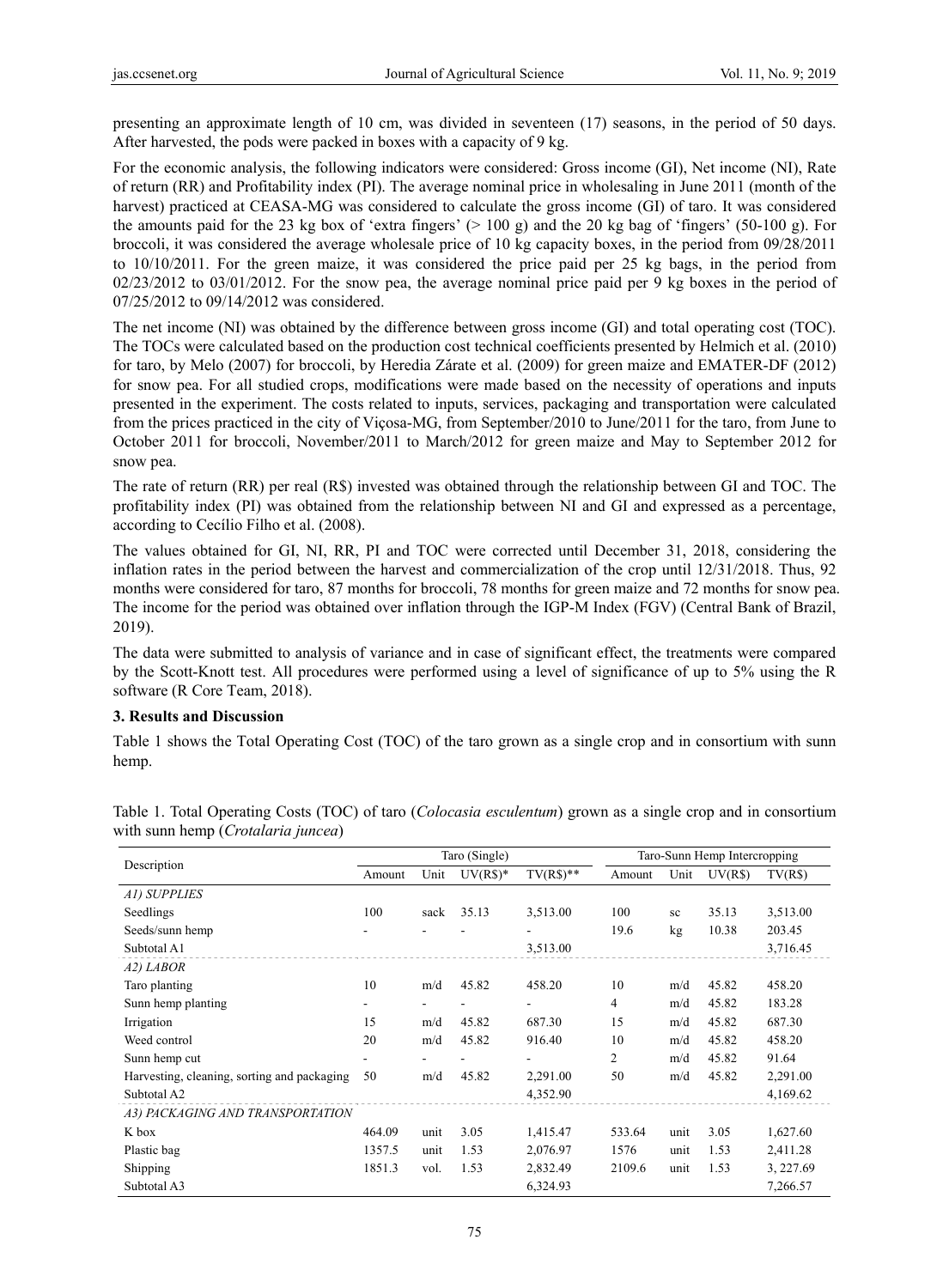| A4) MACHINERY                          |               |               |                |           |               |               |                |           |
|----------------------------------------|---------------|---------------|----------------|-----------|---------------|---------------|----------------|-----------|
| Irrigation pump                        | 72            | hour          | 15.27          | 1,099.44  | 72            | hour          | 15.27          | 1,099.44  |
| Tractor                                | 4             | hour          | 91.63          | 366.52    | 4             | hour          | 91.63          | 366.52    |
| Subtotal A4                            |               |               |                | 1,465.96  |               |               |                | 1,465,96  |
| Subtotal A (STA) = A1 + A2 + A3 + A4 = |               |               |                | 15,656.79 |               |               |                | 16618.60  |
| B) FIXED COSTS                         |               |               |                |           |               |               |                |           |
| Land improvement                       | 260           | days          | 2.29           | 595.40    | 260           | days          | 2.29           | 595.40    |
| Land remuneration                      |               | ha            | 366.53         | 366.53    |               | ha            | 366.53         | 366.53    |
| Subtotal B                             |               |               |                | 961.93    |               |               |                | 961.93    |
| C) OTHER COSTS                         |               |               |                |           |               |               |                |           |
| Unforeseen costs                       | <b>10 STA</b> | $\frac{0}{0}$ | ٠              | 1565.68   | <b>10 STA</b> | $\frac{0}{0}$ | $\blacksquare$ | 1661.86   |
| Management                             | 5 STA         | $\%$          | $\blacksquare$ | 782.84    | 5 STA         | $\frac{0}{0}$ | ٠              | 830.93    |
| Subtotal C                             |               |               |                | 2,348.52  |               |               |                | 2,492.79  |
| Total $A + B + C$                      |               |               |                | 18967.24  |               |               |                | 20,073.32 |
| Quarterly interest $(2.16\%) \times 3$ |               |               |                | 1,229.08  |               |               |                | 1,300.75  |
| Grand total                            |               |               |                | 20,186.32 |               |               |                | 21,374.07 |

*Note.* Values corrected for inflation through the IGP-M index (FGV) in the period from May 2011 to December 2018.

\* Unit value in reais; \*\* Total value in reais; m/d = man-day.

Data obtained from replicate 1 of taro grown as a single crop and replicate 1 of taro-sunn hemp intercropping, with cut at 55 days after sowing (DAS).

The values shown above represent one experimental unit of the taro cultivated as a monoculture and another of the taro-sunn hemp intercropping system. It should be noted that once the TOC calculation includes marketing expenses, such as packaging and shipping costs, each experimental unit presented different values according to the productivity obtained. Thus, the TOC values for the consortium system ranged from R\$ 14,940.61 to R\$ 22,603.16, while in the monoculture system it ranged from R\$ 20,111.63 to R\$ 22,637.79. In general, for both cropping systems, the major expenses were packaging and transportation, followed by labor, machinery, land improvement and land remuneration.

When evaluating the cost of production and profitability of lettuce, radish, arugula and cabbage cultivated as a single crop and intercropped with sweet pepper, Rezende et al. (2008) observed a greater impact of inputs on TOC when compared to manpower. Although these authors did not evaluate packaging and transportation costs, this behavior differed from that observed in the present study, where the labor force had a higher impact than inputs.

When the intercropping system involves at least two vegetable crops, fertilizations are recommended for both crops (Cecílio Filho et al., 2008). In the present work, taro was cultivated in consortium with sunn hemp, a leguminous cover crop. Although sunn hemp can perform multiple functions in an agroecosystem, it is often grown for the sole purpose of improving the physical-chemical characteristics of the soil. Growing sunn hemp does not require fertilization, it does though, require manpower to sow its seed and then to cut the plants (while green or shortly after flowering) and incorporate them into the soil. This may explain the difference in the behavior of TOC items in the two consortium systems, the one that involves two species of vegetable crops and the one involving only one vegetable crop intercropped with the leguminous cover crop. Table 2 shows the TOC of broccoli, green maize and snow pea cultivation.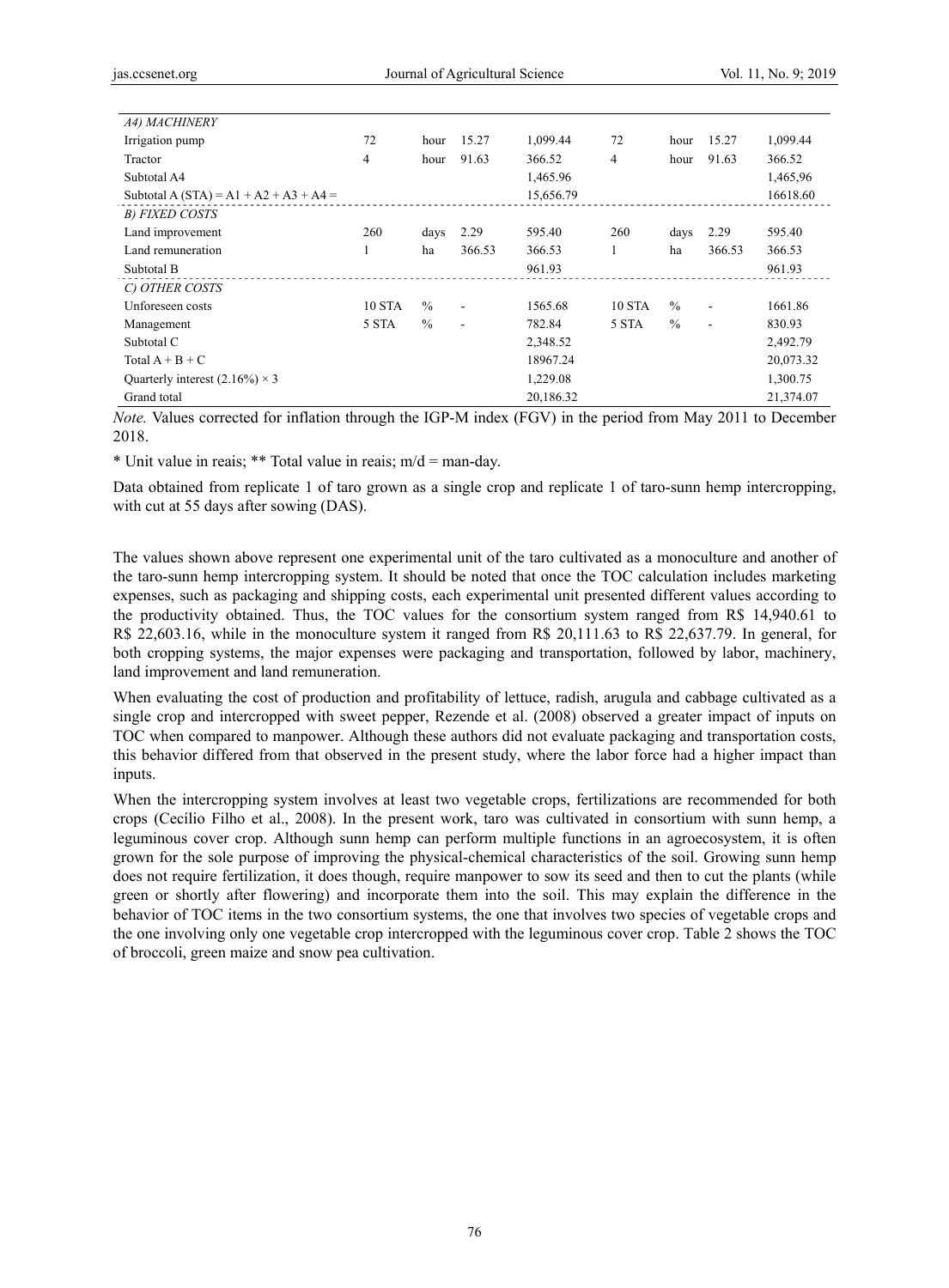| J                                        | Broccoli       |                |        | Green Maize        |                |               |              |                 | Snow Pea       |            |                 |                       |
|------------------------------------------|----------------|----------------|--------|--------------------|----------------|---------------|--------------|-----------------|----------------|------------|-----------------|-----------------------|
| Description                              | Amount Unit    |                |        | $UV(R$)* TV(R$)**$ | Amount Unit    |               |              | UV(R\$) TV(R\$) | Amount Unit    |            | UV(R\$) TV(R\$) |                       |
| A1) SUPPLIES                             |                |                |        |                    |                |               |              |                 |                |            |                 |                       |
| Seeds                                    | 30             | thousand 45.26 |        | 1,357.80           | 60             | thousand 3.92 |              | 235.20          | 20             | KG         | 43.63           | 872.60                |
| Substrate                                | 20             | sc             | 27.91  | 558.20             |                |               |              |                 |                |            |                 |                       |
| Insecticide                              | 1              | L              | 77.48  | 77.48              |                |               |              |                 |                |            |                 |                       |
| Fungicide                                | 5              | kg             | 48.28  | 241.40             |                |               |              |                 |                |            |                 |                       |
| Electricity                              | 1,310          | kwh            | 0.29   | 379.90             | 516.46         | kwh           | 0.28         | 144.61          | 1,102          | kwh        | 0.32            | 352.64                |
| Insecticide (Decis)                      |                |                |        |                    | $\mathbf{1}$   | L             | 76.63        | 76.63           | $\overline{a}$ |            |                 |                       |
| Deltamethrin (ins.)                      |                |                |        |                    |                |               |              | $\overline{a}$  | 0.5            | L          | 64.85           | 32.42                 |
| Copper oxide (fung.)                     |                |                |        |                    |                |               |              |                 | 15             | kg         | 36.37           | 545.55                |
| Acetamiprid (ins.)                       |                |                |        |                    |                |               |              |                 | 0.2            | kg         | 507.49          | 101.5                 |
| Plain wire no. 12 (4 harvests)           |                |                |        |                    |                |               |              |                 | 100            | kg         | 1.63            | $163/4=40.75$         |
| Bob Stretcher (5 harvests)               |                |                |        |                    |                |               |              |                 | 100            | unit       | 0.70            | $70/5 = 14.00$        |
| Wood (4 harvests)                        |                |                |        |                    |                |               |              |                 | 300            | unit       | 3.52            | $1,056/4=264$         |
| Sticks (4 harvests)                      |                |                |        |                    |                |               |              |                 | $20\,$         | thousand   | 105.73          | $2,114.60/4 = 528.65$ |
| Raffia string yarn                       |                |                |        |                    |                |               |              |                 | 39             | kg         | 24.63           | 960.57                |
| Subtotal A1                              |                |                |        | 2,614.38           |                |               |              | 456.44          |                |            |                 | 3,712.68              |
| A2) SERVICES                             |                |                |        |                    |                |               |              |                 |                |            |                 |                       |
| Digging                                  | 12             | m/d            | 60.35  | 724.20             |                |               |              |                 |                |            |                 |                       |
| Seedlings formation                      | 2.5            | m/d            | 60.35  | 150.87             |                |               |              |                 |                |            |                 |                       |
| Transplanting                            | $\overline{c}$ | m/d            | 60.35  | 120.70             | $\overline{a}$ |               |              |                 |                |            |                 |                       |
| Application of pesticides                | 6              | m/d            | 60.35  | 362.10             | $\mathbf{1}$   | m/d           | 59.69        | 59.69           | 12             | m/d        | 56.39           | 676.68                |
| Hand weeding                             | 13             | m/d            | 60.35  | 784.55             | 12             | m/d           | 59.69        | 716.28          | $\overline{4}$ | m/d        | 56.39           | 225.56                |
| Harvesting, sorting, packaging           | 30             | m/d            | 60.35  | 1,810.5            | 18             | m/d           | 59.69        | 1,074.42        | 70             | m/d        | 56.39           | 3947.30               |
| Sprinkler irrigation                     | 5              | m/d            | 60.35  | 301.75             | 3              | m/d           | 59.69        | 179.07          | 6              | m/d        | 56.39           | 338.34                |
| Sowing                                   |                |                |        |                    | 3              | m/d           | 59.69        | 179.07          | 3              | m/d        | 56.39           | 169.17                |
| Tutoring                                 |                |                |        |                    |                |               |              |                 | 8              | m/d        | 56.39           | 451.12                |
| Tying                                    |                |                |        |                    |                |               |              |                 | 17             | m/d        | 56.39           | 958.63                |
| Thinning                                 |                |                |        |                    |                |               |              |                 | $\mathfrak 2$  | m/d        | 56.39           | 112.78                |
| Subtotal A2                              |                |                |        | 4,254.67           |                |               |              | 2,208.53        |                |            |                 | 6,879.58              |
| A3) MACHINERY                            |                |                |        |                    |                |               |              |                 |                |            |                 |                       |
| Tractor                                  |                |                |        |                    | $\overline{4}$ | m/d           | 119.38       | 477.52          |                |            |                 |                       |
| Subtotal A3                              |                |                |        |                    |                |               |              | 477.52          |                |            |                 |                       |
|                                          |                |                |        |                    |                |               |              |                 |                |            |                 |                       |
| A4) PACKAGING AND TRANSPORTATION         |                |                |        |                    |                |               |              |                 |                |            |                 |                       |
| Packages                                 | 926<br>926     | crate          | 3.02   | 2,796.52           | 750.4          | sc            | 0.75<br>2.24 | 562.80          | 646.85         | box        | 1.41            | 912.06                |
| Transport                                |                | crate          | 1.51   | 1,398.26           | 750.4          | sc            |              | 1,681.00        | 646.85         | box        | 2.11            | 1,364.85              |
| Subtotal A4                              |                |                |        | 4,194.78           |                |               |              | 2,243.80        |                |            |                 | 2,276.91              |
| Subtotal A (STA) = $A1 + A2 + A3 + A4 =$ |                |                |        | 11,063.83          |                |               |              | 5,386.29        |                |            |                 | 12,869.17             |
| <b>B) FIXED COSTS</b>                    |                |                |        |                    |                |               |              |                 |                |            |                 |                       |
| Land remuneration                        | 1              | ha             | 113.16 | 113.16             | 1              | ha            | 74.60        | 74.60           | 1              | ha         | 140.97          | 140.97                |
| Subtotal B                               |                |                |        | 113.16             |                |               |              | 74.60           |                |            |                 | 140.97                |
| C) OTHER COSTS                           |                |                |        |                    |                |               |              |                 |                |            |                 |                       |
| Unforeseen costs                         | 10%            | <b>STA</b>     |        | 1,106.38           | 10%            | <b>STA</b>    |              | 538.63          | 10%            | <b>STA</b> |                 | 1,286.92              |
| Management                               | 5%             | <b>STA</b>     |        | 553.19             | 5%             | <b>STA</b>    |              | 269.31          | 5%             | <b>STA</b> |                 | 643.46                |
| Subtotal C                               |                |                |        | 1,659.57           |                |               |              | 807.94          |                |            |                 | 1,930.38              |
| Total $A + B + C$                        |                |                |        | 12,836.56          |                |               |              | 6,268.83        |                |            |                 | 14,940.52             |
| Quarterly interest                       | 2.16           | $\%$           |        | 277.27             | 2.16           | $\%$          |              | 135.41          | 2.16           | $\%$       |                 | 322.71                |
| Grand total                              |                |                |        | 13,113.83          |                |               |              | 6,404.24        |                |            |                 | 15,263.23             |

Table 2. Total Operating Costs (TOC) of broccoli (Brassica oleracea var. Italica), green maize (Zea mays L.) and snow pea (Pisum sativum) grown in succession to the taro (Colocasia esculentum L. Schott) sunn hemp (Crotalaria juncea.) consortium

Values corrected for inflation through the IGP-M index (FGV) in the period between October/2011 (broccoli), March/2012 (green maize) and September/2012 (snow pea) to December/2018.

\* Unit value in reais; \*\* Total value in reais.

Data obtained from the 220 DAS cutting treatment of the sunn hemp, block IV (Broccoli); single taro treatment, block I (Green Maize) and the 55 DAS cutting treatment of the sunn hemp, block I (Snow Pea).

For all vegetables grown in succession to the taro-sunn hemp intercropping, the costs of services were higher than those of inputs. This behavior was not observed in the cultivation of single-head broccoli under no-tillage and conventional systems (Melo, 2007). The higher input cost observed in the broccoli cultivation may have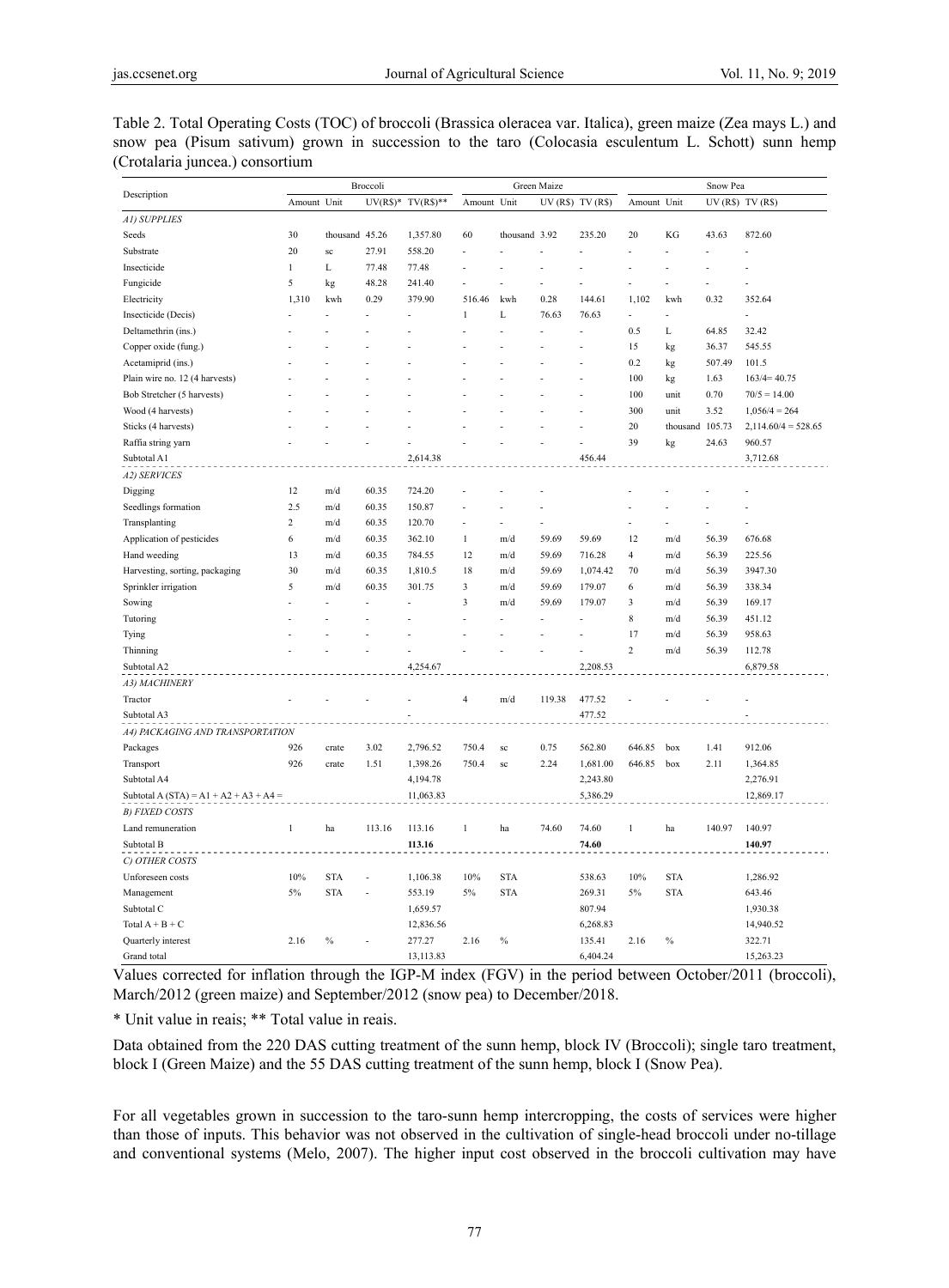occurred due to the necessity of fertilizers. In the present work, due to the incorporation of green manure into the soil, the sunn hemp, it was not necessary to use chemical or organic fertilizers, thus reducing the cost of inputs.

In the case of green maize, Heredia Zárate et al. (2009) evaluated the profitability according to the time of the hilling and verified higher costs with services when compared to inputs, even when the hilling was not realized, a result similar to the one found in the present work. In green maize cultivation, the direct sowing method may lead to a greater number of weeds when compared to broccoli cultivation, where transplanting is used. In addition, the corn ears harvesting is a very difficult activity, requiring a greater demand for labor.

No studies on the profitability evaluation of edible-podded pea (snow pea) cultivation were found. However, for the snap bean, which belongs to the same plant family and has similar morphological characteristics, EMATER data (2012) show that the costs of services were higher than those of inputs. The harvesting/sorting/packaging item was the one that most burdened the costs of services, possibly due to the difficulty in removing the pods and the excessive number of harvests. In the present study seventeen (17) harvests were registered in the period of 45 days. Table 3 shows the yield and profitability data of cultivating taro as a single crop and intercropped with *Crotalaria juncea*.

Table 3. Yield, Gross Income, Net Income, Rate of Return and Profitability Index of taro (*Colocasia esculenta* L. *Schot*) cultivated as a single crop and intercropped with *Crotalaria juncea,* with the leguminous cover crop cut at different times.

| Cutting regime<br>(DAS) | Yield<br>$(t \, ha^{-1})$ | Gross Income<br>$(R$ ha^{-1})$ | Net Income<br>$(R$ ha^{-1})$ | Rate of Return<br>$(R$ R$^{-1})$ | Profitability Index<br>$(\%)$ |
|-------------------------|---------------------------|--------------------------------|------------------------------|----------------------------------|-------------------------------|
| Control                 | 47.10a                    | 76546,47a                      | 55,075.14a                   | 3.56a                            | 71.84a                        |
| 55                      | 40.95a                    | 62,889.23a                     | 43,064.87a                   | 3.16a                            | 67.89a                        |
| 70                      | 46.22a                    | 74,554.70a                     | 53,139.92a                   | 3.47a                            | 71.00a                        |
| 85                      | 39.02a                    | 62,826.75a                     | 42,929.09a                   | 3.15a                            | 68.14a                        |
| 100                     | 40.83a                    | 67.211.16a                     | 46.680.46a                   | 3.47a                            | 69.40a                        |
| 115                     | 40.00a                    | 58,638.72a                     | 39,230.73a                   | 3.03a                            | 66.87a                        |
| 130                     | 37.33a                    | 61,248.46a                     | 41,377.48a                   | 3.08a                            | 67.45a                        |
| 145                     | 27.91b                    | 43,853.06b                     | 25,423.86b                   | 2.36b                            | 53.55b                        |
| 160                     | 29.30b                    | 43,853.06b                     | 26,327.05b                   | 2.49b                            | 59.40b                        |
| 190                     | 29.32b                    | 42,751.02b                     | 25,253.64b                   | 2.44b                            | 58.80b                        |
| 220                     | 28.46b                    | 42,933.35b                     | 25,522.73b                   | 2.45b                            | 58.57b                        |
| P Value                 | ${}_{0.001}$              | ${}_{0.001}$                   | ${}_{0.001}$                 | ${}_{0.001}$                     | ${}_{0.001}$                  |

*Note.* Means within a column followed by the same letter are statistically equal to each other by the Scott-Knott test at the level of up to 5% probability.

Values corrected for inflation through the IGP-M index (FGV) in the period from May 2011 to December 2018.

In relation to the yield and all the economic indicators of the taro cultivation, both monocropping and intercropping systems presented higher values when the green manure cover crop was cut until 130 DAS, when compared to 145 DAS on. A similar result was observed by Puiatti et al. (2015) when evaluating the taro-sunn hemp intercropping, with the leguminous plant cut at 75, 105, 135, 165, 195 and 225 DAS. These authors verified a reduction in the number of commercial and 'big child' rhizomes per plant, affecting taro production, when the green manure was cut at 135 DAS on.

The reduced taro yield observed in treatments where *C. juncea* remained for a longer time in the consortium may be due to the shading degree provided by the leguminous plant. Gondim et al. (2007) verified that the increase in artificial shade intensity from 0 to 50% caused a reduction in taro productivity. They also state that shade intensities of up to 18% during the whole plant cycle or in the first three months, or from the 3rd to the 6th month after planting, little affect the development of taro plants and the production of rhizomes.

The higher productivity of commercial taro rhizomes obtained in both monocropping and intercropping systems, with the legume cut up to 130 DAS, affected all the economic indicators evaluated. Even though in the intercropping system, items such as seed material, planting and cutting of sunn hemp add up to the TOC, the shading provided by the cover crop reduced the infestation of invasive plants, thus reducing the labor with weeds (Table 1). The fact that the cultivation is carried out in the form of a consortium does not mean that there will be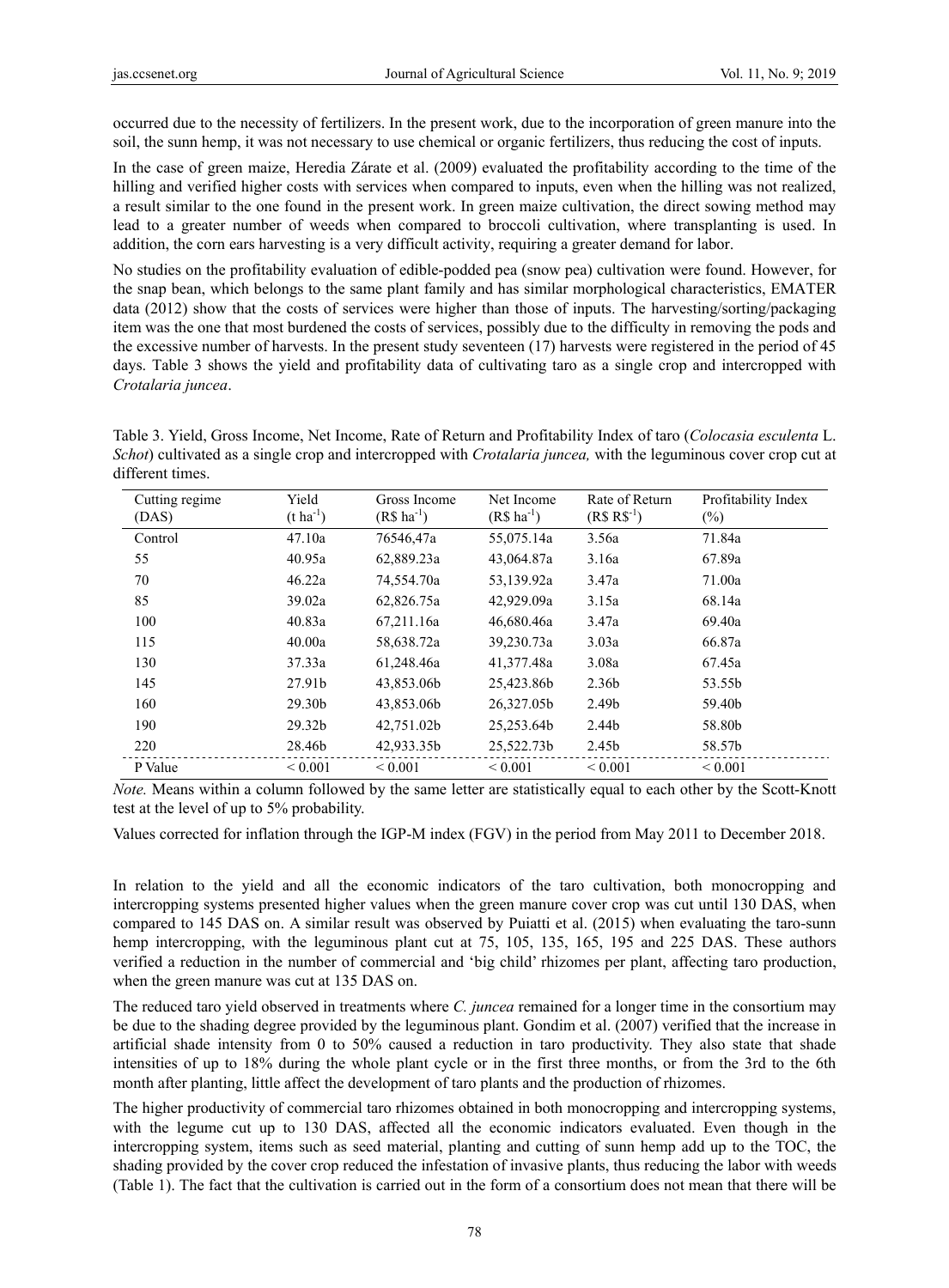an increase in the cost of production of the cash crop. Rezende et al. (2009) verified a 34%, 24.7%, 21.3% and 20.8% reduction in the TOC of cabbage, arugula, lettuce and radish, respectively, intercropped with sweet pepper in relation to their respective single crops. Table 4 shows the yield and profitability data of broccoli grown in succession to taro cultivated singly and intercropped with *Crotalaria juncea*.

Table 4. Yield, Gross Income, Net Income, Rate of Return and Profitability Index of broccoli (*Brassica oleracea* var. *Italica*) grown in succession to taro (*Colocasia esculenta* L. Schot) cultivated as a single crop and intercropped with *Crotalaria juncea,* with the leguminous cover crop cut at different times

| Cutting regime<br>(DAS) | Yield<br>$(t \text{ ha}^{-1})$ | Gross Income<br>$(R$ ha^{-1})$ | Net Income<br>$(R\$ ha <sup>-1</sup> ) | Rate of Return<br>$(R$ R$^{-1})$ | Profitability Index<br>$(\%)$ |
|-------------------------|--------------------------------|--------------------------------|----------------------------------------|----------------------------------|-------------------------------|
| Control                 | 8.90b                          | 22.281.41b                     | 10,478.48b                             | 1.88b                            | 46.55b                        |
| 55                      | 8.72b                          | 22,049.51b                     | 10,316.72b                             | 1.88b                            | 46.42b                        |
| 70                      | 9.29 <sub>b</sub>              | 23,698.45b                     | 11,703.53b                             | 1.97 <sub>b</sub>                | 49.10 <sub>b</sub>            |
| 85                      | 10.49b                         | 26.390.89b                     | 13,814.54b                             | 2.09a                            | 52.01a                        |
| 100                     | 10.28b                         | 26,024.43b                     | 13,551.09b                             | 2.08a                            | 51.77a                        |
| 115                     | 9.80b                          | 24.655.86b                     | 12,413.32b                             | 2.00 <sub>b</sub>                | 49.96b                        |
| 130                     | 9.74b                          | 23,813.42b                     | 11,598.79b                             | 1.94b                            | 48.04b                        |
| 145                     | 12.43a                         | 29,812.80 a                    | 16,292.08a                             | 2.20a                            | 54.58a                        |
| 160                     | 12.61a                         | 30,077.19a                     | 16,472.70a                             | 2.21a                            | 54.68a                        |
| 190                     | 11.98a                         | 30,080.43a                     | 16,778.20a                             | 2.25a                            | 55.56a                        |
| 220                     | 12.09a                         | 28,863.40a                     | 15,510.19a                             | 2.15a                            | 53.17a                        |
| P Value                 | ${}< 0.001$                    | ${}_{0.003}$                   | ${}_{0.003}$                           | ${}_{0.004}$                     | ${}_{0.006}$                  |

*Note.* Means within a column followed by the same letter are statistically equal to each other by the Scott-Knott test at the level of up to 5% probability.

Values corrected for inflation through the IGP-M index (FGV) in the period from October 2011 to December 2018.

As shown in Table 4, the highest values of yield and economic indicators were observed in the intercropping treatments in which the sunn hemp was cut from 145 DAS. The amounts of fresh matter mass and nutrients incorporated into the soil may be one of the factors that provided such an outcome. Fresh matter mass values ranged from 11.06 to 42.23 t ha<sup>-1</sup> for cutter treatments at 55 and 145 DAS, respectively. In relation to the amount of nutrients provided by the sunn hemp, considering the average of the cutting treatments from 55 to 130 DAS, the values in kg ha<sup>-1</sup> were:  $N = 102.77$ ;  $P = 13.73$ ;  $K = 99.95$ ; Ca=54.77; Mg= 17.39 and S = 7.80. On the other hand, if we consider the average of the cutting treatments from 145 to 220 DAS, the values in kg ha<sup>-1</sup> were: N = 140.52; P = 23.17; K = 151.42; Ca = 61.77; Mg = 28.51 and S = 11.04.

For all the macronutrients evaluated, the values were higher in the treatments in which the cut of the sunn hemp occurred from the 145 DAS, demonstrating that it may have contributed to a higher productivity. A similar result was observed by Diniz et al. (2017) when evaluating doses of *Crotalaria juncea* plus 25 t ha<sup>-1</sup> of organic substrate. The authors verified that the application of 6 to 9 t ha<sup>-1</sup> provided higher broccoli yield when compared to the application of 3 t ha<sup>-1</sup>.

Another factor involved is the decomposition period of the fresh matter mass incorporated. In this sense, the synchronization between the release of nutrients and the period of greatest nutritional requirement by the broccoli plants may have been fundamental. Rodrigues et al. (2011) demonstrated that the half life ( $T_{1/2}$ ) required for the decomposition of 50% of the sunn hemp dry matter mass occurred at 93 days after it was incorporated into the soil.

In the present work, in the treatments that presented higher productivity, the cut of the *Crotalaria juncea* occurred between 55 and 130 days after the transplanting of the broccoli. While in the treatments that presented the lowest yields, the cut occurred between 145 and 220 days, making it difficult for the broccoli to use the nutrients released by the green manure crop.

In the cultivation of maize grown in succession to broccoli and to the taro-sunn hemp intercropping, there was no significant difference between the treatments for yield values and economic indicators. The yield values of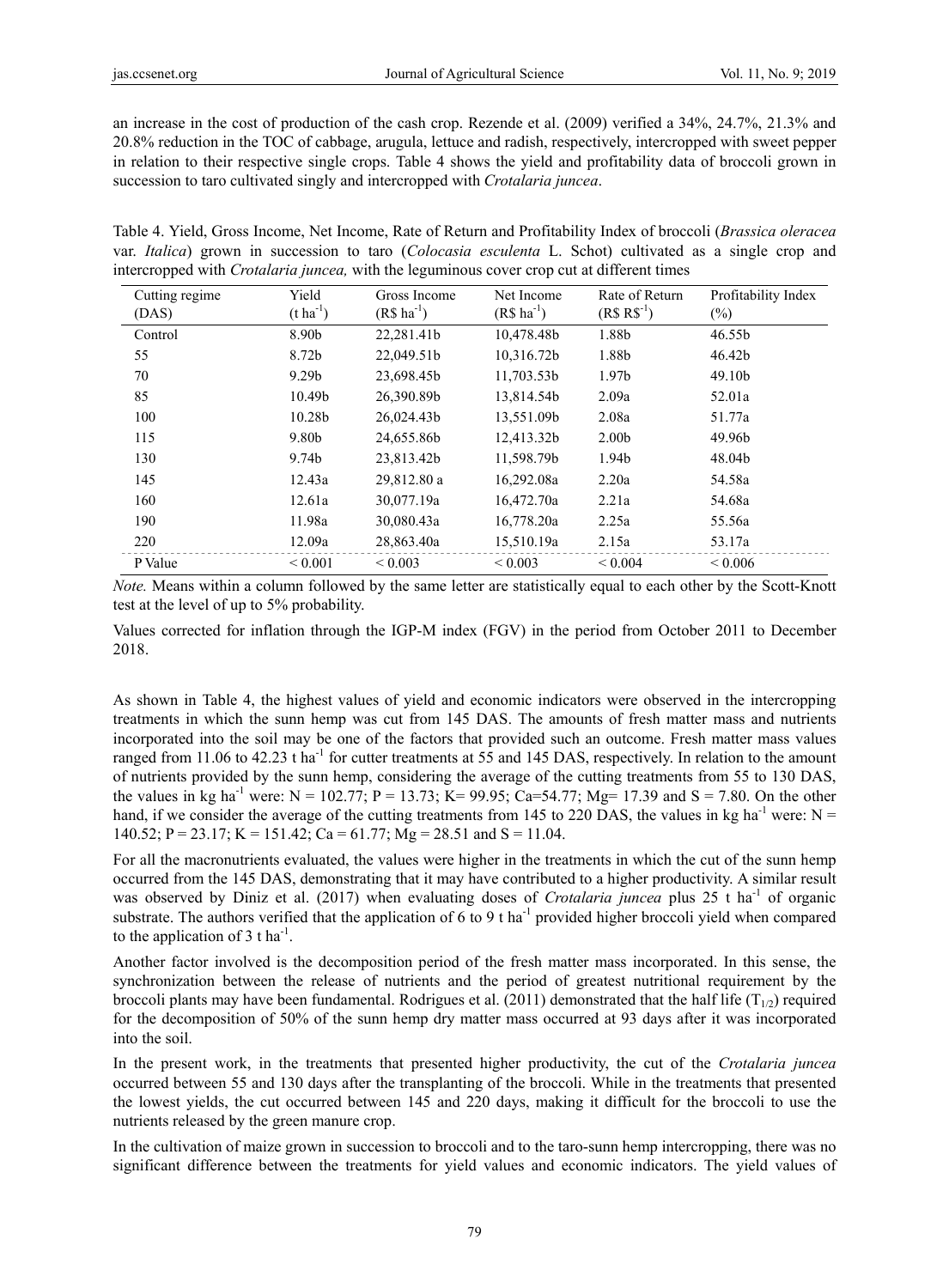commercial ears ranged from 17.96 to 21.89 t ha<sup>-1</sup>; gross income from R\$ 11,259.06 to R\$ 13,721.47; net income from R\$ 4,847.77 to R\$ 6,759.13; rate of return from 1.75 to 1.96 and profitability ratio from 42.89 to 49.04%.

For the snow pea grown in succession to green maize, broccoli and taro-sunn hemp consortium, there was no significant difference between the treatments for productivity values and economic indicators. Commercial pod yield values ranged from 5.10 to 6.89 t ha<sup>-1</sup>, while for economic indicators, gross income ranged from R\$ 20,089.20 to R\$ 27,293.03; net income from R\$ 5,088.66 to R\$ 11,461.04; rate of return from 1.39 to 1.76 and profitability index from 25.58% to 42.40%. Table 5 shows the economic indicators values that involved the whole production process, from the implantation of the taro-sunn hemp intercropping to the snow pea harvest, the last crop grown in succession.

Table 5. Gross Income, Net Income, Rate of Return and Profitability Index of taro (*Colocasia esculentum* L. Schot) intercropped with sunn hemp (*Crotalaria juncea*), and broccoli (*Brassiaca oleracea* var. Itálica), green maize (*Zea mays*) and snow pea (*Pisum sativum*) grown in succession

| Cutting regime<br>(DAS) | Gross Income<br>$(R\$ ha <sup>-1</sup> ) | Net Income<br>$(R$ ha^{-1})$ | Rate of Return<br>$(R$ R$^{-1})$ | Profitability Index<br>$(\%)$ |
|-------------------------|------------------------------------------|------------------------------|----------------------------------|-------------------------------|
| Control                 | 134,921.16a                              | 79,684.32a                   | 2.44a                            | 59.06a                        |
| 55                      | 122,707.86a                              | 68933.11a                    | 2.28a                            | 56.17a                        |
| 70                      | 135,429.33a                              | 79,734.30a                   | 2.43a                            | 58.87a                        |
| 85                      | 125,985.13a                              | 71,301.22a                   | 2.30a                            | 56.59a                        |
| 100                     | 126,936.18a                              | 72,092.66a                   | 2.31a                            | 56.79a                        |
| 115                     | 117,228.06b                              | 63,618.06b                   | 2.19a                            | 54.26a                        |
| 130                     | 121,327.52b                              | 67,070.92a                   | 2.24a                            | 55.28a                        |
| 145                     | 112,116.47b                              | 57,669.72b                   | 2.06b                            | 51.44b                        |
| 160                     | 113,500.83b                              | 59,899.13b                   | 2.12 <sub>b</sub>                | 52.77b                        |
| 190                     | 106,055.30b                              | 53,424.14b                   | 2.01 <sub>b</sub>                | 50.37b                        |
| 220                     | 106,547.69b                              | 53,832.81b                   | 2.02 <sub>b</sub>                | 50.52b                        |
| Valor de P              | 0.001                                    | ${}_{0.001}$                 | ${}_{0.001}$                     | ${}_{0.001}$                  |

*Note.* Means within a column followed by the same letter are statistically equal to each other by the Scott-Knott test at the level of up to 5% probability.

Values corrected for inflation through the IGP-M index (FGV) in the period between May/2011 (taro), October/2011 (broccoli), March/2012 (green maize) and September/2012 (snow pea) to December/2018.

The highest gross income values were obtained in the control and consortium treatment, when the sunn hemp was cut up to 100 DAS. For net income, higher values were obtained in the control and consortium treatments, with the sunn hemp cut up to 130 DAS, except for the consortium treatment in which the sunn hemp was cut at 115 DAS. On the other hand, for the rate of return and profitability index, higher values were observed in the control and consortium treatments, with the sunn hemp being cut up to 130 DAS.

Although the net income values of the control treatment did not present a significant difference in relation to some consortium treatments, being even superior to others, it is worth mentioning that in this consortium, only one crop presented commercial value, the taro. Although *Crotalaria juncea* has no commercial value, it provided nutrients to the crops in succession, which can be proven in the cultivation of broccoli, where the treatments that received the highest amounts of sunn hemp biomass and with a shorter period between the cutting and culture planting, presented the highest yields (Table 4). In addition, *Crotalaria juncea* can perform multiple functions in the soil, such as soil protection, moisture retention, temperature reduction, chemical, physical and biological conditions improvement and weed suppression (Perin et al. 2010; Guareschi et al. 2012).

In the cultivation of taro intercropped with *Crotalaria juncea* and the successive crops of broccoli, green maize and snow pea, with the horticultural crops being established during the most favorable climatic conditions periods, considering the economic analysis, the sunn hemp should be cut up to 130 DAS, since among other benefits, higher values of rate of return and profitability index were obtained.

The rate of return refers to the amount of resources obtained from the marketing of the products (gross income) in relation to the amount of resources spent on the implementation of crops (total operating cost). Rate of return values ranged from 2.01 to 2.44. These values were lower than those observed by Lima et al. (2014) when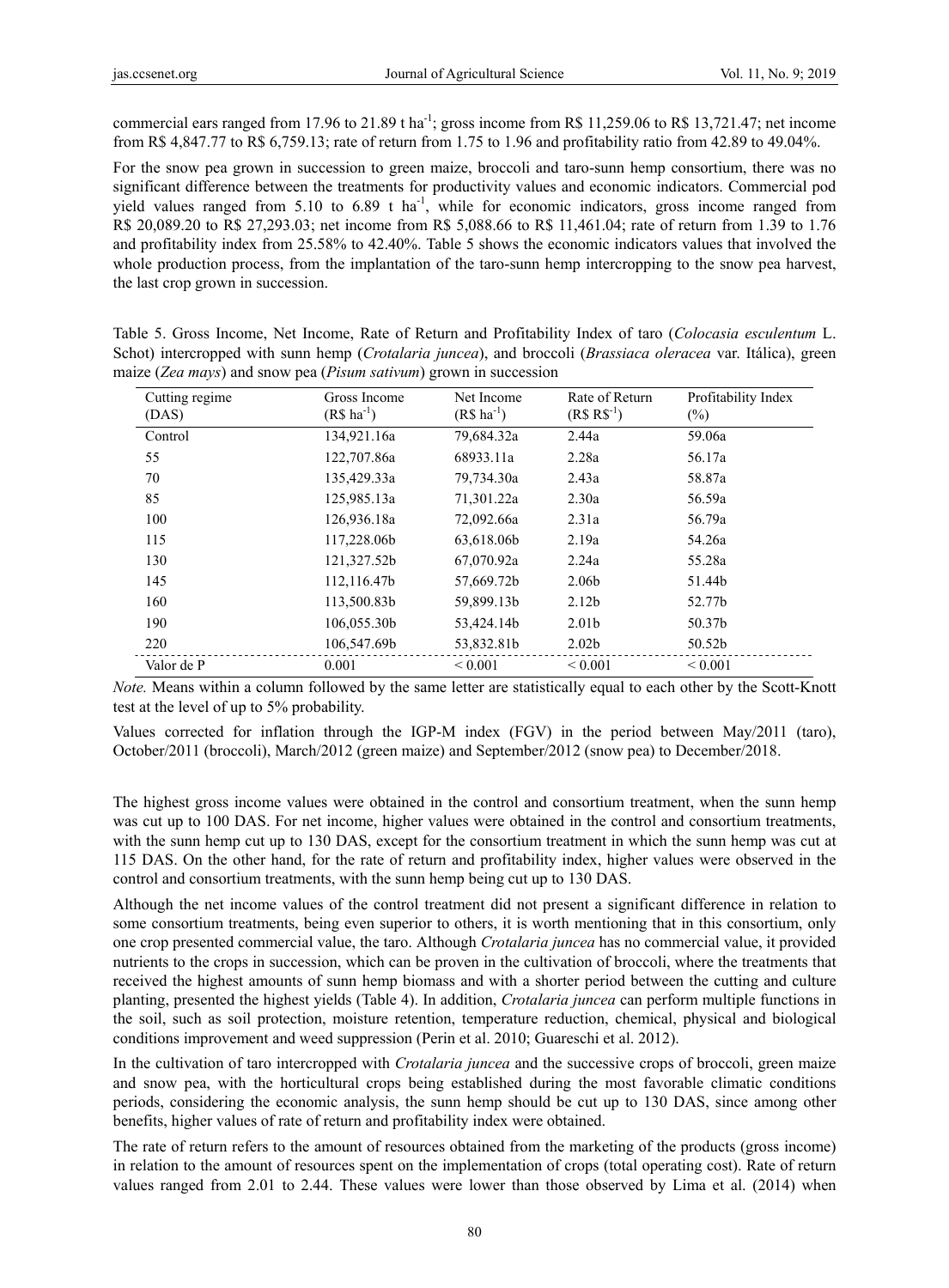evaluating the agroeconomic viability of intercropped coriander, lettuce and arugula under different spatial arrangements. In the consortium involving the three mentioned species, the rate of return values ranged from 2.66 to 3.16. It should be noted that all crops involved have commercial value, unlike the present study in which *Crotalaria juncea* grown in consortium with taro is not a cash crop.

However, when the taro was cultivated as a single crop, or intercropped with *Crotalaria juncea* being cut until 100 DAS, disregarding the crops grown in succession, the values observed were higher than the highest value found in the consortium involving the three horticultural crops, showing a potential of financial return.

The profitability index is obtained through the relation between net income and gross income. In the present study, after harvesting the vegetables grown in succession to the consortium, the profitability index values ranged from 50.37 to 59.06%. The highest profitability index values were observed for the control treatment (taro grown as a single crop) and for taro intercropped with sunn hemp, cut up to 130 DAS. When assessing the economic viability of intercropped lettuce, Indian spinach and taro in an agroecological-based farming system, Telles et al. (2018) obtained profitability index values that ranged from -4%, when planting the Indian spinach as a single crop, to 93%, in the treatment in which the taro was cultivated singly. In general, the highest values were observed in the treatments in which the taro was involved, demonstrating once again, that taro is a horticultural crop that can reach high profitability indexes.

In the present work, the highest profitability index values were observed for taro cultivation, as a single crop or intercropped with *Crotalaria juncea* (Table 3). The values ranged from 53.55 to 71.84%, being the highest those observed in the treatment of taro grown as a single crop and intercropped with *Crotalaria juncea*, cut up to 130 DAS.

### **4. Conclusions**

When the taro is cultivated intercropped with *Crotalaria juncea* and in succession broccoli, green maize and snow pea are grown, higher economic yields are obtained by cutting the leguminous green manure up to 130 DAS. The use of *Crotalaria juncea* intercropped with taro does not affect yield or economic income when cut up to 130 DAS. The residual effect of *Crotalaria juncea* grown in consortium with taro increases the economic yield of broccoli when the cutting is performed from 145 DAS. There was no residual effect of *Crotalaria juncea* on the productivity and economic yield of green maize and snow pea grown in succession to broccoli and taro-sunn hemp intercropping.

### **Aknowledgements**

The authors thank the Federal Institute of Espirito Santo for supporting this research.

## **References**

ACCSEM (Associação Brasileira do Comércio de Sementes e Mudas). (2011). *Dados socioeconômicos da cadeia produtiva de hortaliças no Brasil*.

### BCB (Banco Central do Brasil). (n.d.) *Calculadora do cidadão*.

- Buzinaro, T. N., Barbosa, J. C., & Nahas, E. (2009). Soil microbial activities in orchard citrus as a response to green manure cultivation. *Revista Brasileira de Fruticultura, 31*(2), 408-415. https://doi.org/10.1590/ S0100-29452009000200014
- Cecílio Filho, A. B., Costa, C. C., Rezende, B. L. A., & Leeuwen, R. (2008). Yield and economic feasibility of the endive and rocket intercropping, as a result of the planting time. *Horticultura Brasileira, 26*(3), 316-320. https://doi.org/10.1590/S0102-05362008000300005
- Colombo, J. N., Puiatti, M., Filho, J. B. S., Santos, R. H. S., & Dias, L.A.S. (2018). Intercropping of taro and sunn hemp with cutting periods during the cycle. *Revista Ceres, 65*(1), 35-43. https://doi.org/10.1590/ 0034-737x201865010006
- Diniz, E. R., Vargas, T. O., Pereira, W. D., Santos, R. H. S., Urquiaga, S., & Modolo, A. J. (2017). Levels of Crotalaria juncea on growth, production, recovery and efficiency of the use of N in broccoli. *Horticultura Brasileira, 35*(3), 395-401. https://doi.org/10.1590/s0102-053620170313
- EMATER (Empresa de Assistência Técnica e Extensão Rural). (2012)*. Custo de Produção do Feijão-vagem (aspersão)*. Empresa de Assistência Técnica e Extensão Rural do Distrito Federal.
- Guareschi, R. F., Pereira, M. G., & Perin, A. (2012). Crop residues, light organic matter, carbon and nitrogen storage and remaining phosphorus under different management systems in the cerrado region of Goiás. *Revista Brasileira de Ciência do Solo, 36*, 909-920. https://doi.org/10.1590/S0100-06832012000300021